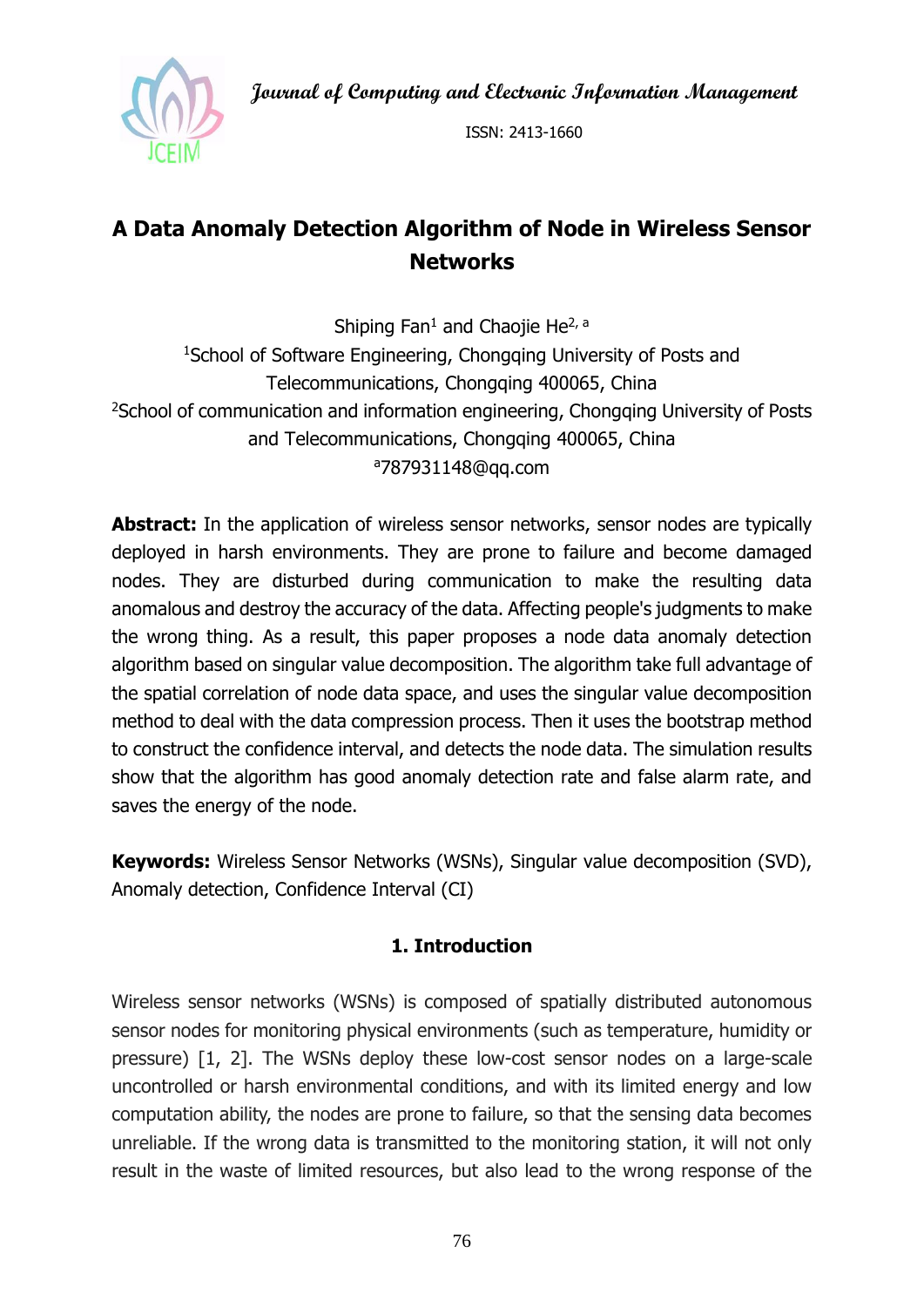workstation, which can cause serious consequences. Therefore, it is necessary to monitor the nodes' data.

Anomaly detection is for the abnormal behavior of WSNs, which can predict, record, alarm, and so on, that is, to find the data which is not consistent with the expected data. The basic idea is to define the normal mode, and then to detect the transmission of the data is not consistent with the normal model of the data, in order to filter and exclude abnormal data.

Anomaly detection in WSNs is a very important research field, many experts and scholars are doing research in this field. There are many kinds of anomaly detection algorithm, according to the definition of the model, it can be divided into: anomaly detection based on statistics, anomaly detection based on clustering, anomaly detection based on classification and anomaly detection based on near point [3]. In [4], the author puts forward the data aggregation based on spatial correlation algorithm (SCSDA) to eliminate the abnormal data; it combines the spatial correlation weight and the relative energy level to divide the WSN into several network data clusters, and then using the Mahalanobis distance and OGK estimation to detect abnormal behavior. The authors of the document [5] use a spatial model to detect potential errors and use spatial correlation between nodes to verify potential errors. The author of [6] uses the consistency detection method to judge whether the average value of the sensor data is offset, and delete the abnormal data. In [7], the authors propose a fault-tolerant data aggregation algorithm based on trust computing it between sensor nodes through the sensor readings of the time and spatial correlation credibility, eliminating the data of sensor nodes with low credibility. These algorithms have their own advantages, but there are one or more questions: (1) sensors' data should be affected by the Gauss noise, this is usually not true in practice; (2) algorithm consists of complex mathematical formulas, resulting in computational complexity increases; (3) to a large number of original data, this increases the sensor nodes' communication cost and storage space.

A feasible anomaly detection algorithm should meet the requirements of data dimensionality reduction, distributed, adaptive detection and on-line detection. Based on this, this paper improves the anomaly detection algorithm based on statistics, put forward a method based on singular value decomposition (SVD) anomaly detection algorithm SVD-CI (Based on Singular Value Decomposition of Confidence Interval). The algorithm works in layered wireless sensor network, and uses the singular value decomposition to reduction the nodes' data with spatial characteristics, according to the data of time related characteristics, it uses time series to construct a confidence interval, in order to detect abnormal data, which can effectively reduce the

77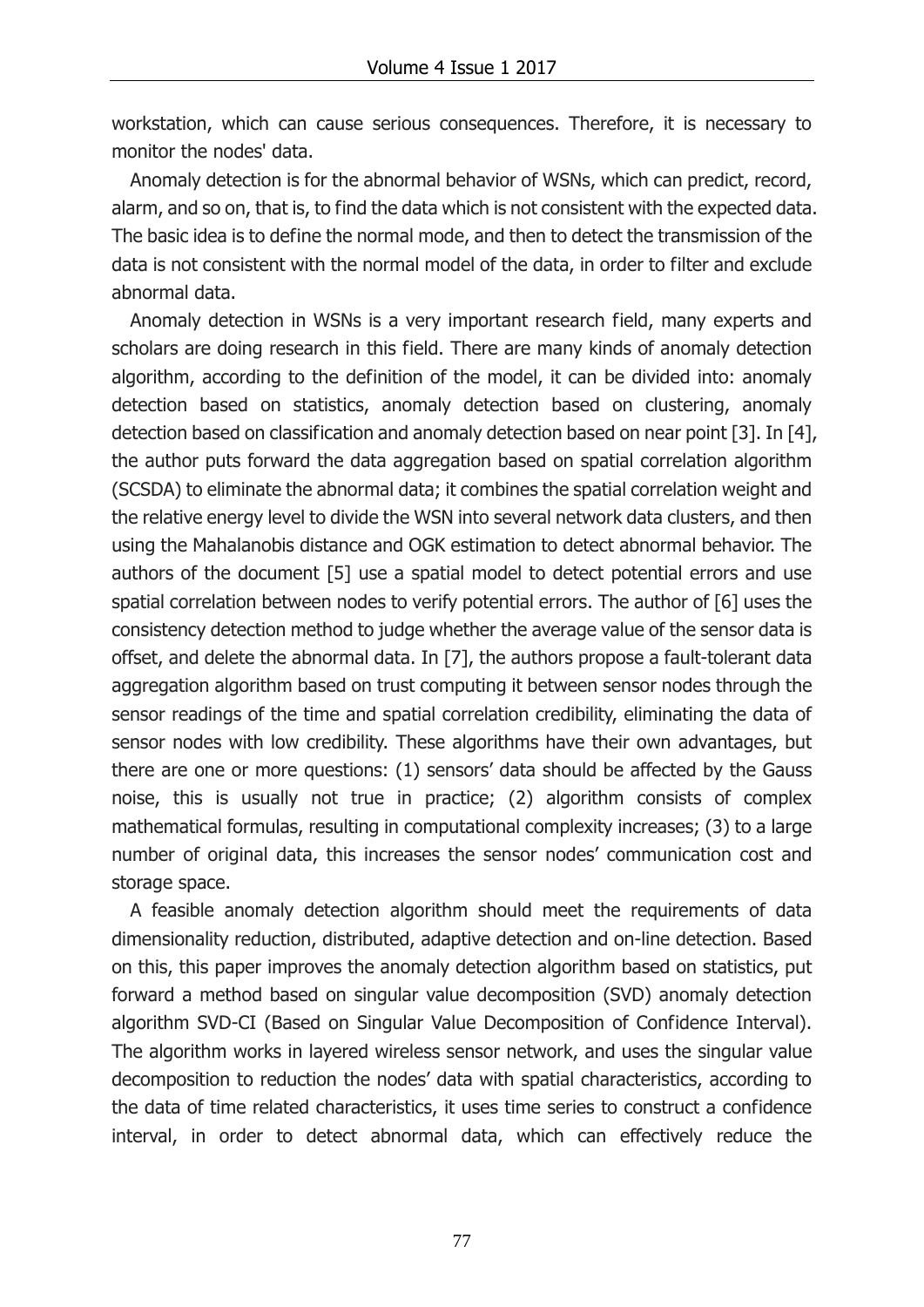computational complexity of nodes, reduce the energy loss from data transmission, and ensure a good detection performance.

### **2. Anomaly Detection by SVD-CI**

#### 2.1 Data Reduction Based on SVD

The data of sensor nodes have the characteristics of time and space correlation, so the data has strong correlation. The singular value decomposition method has strong data processing ability, can achieve the eigenvalues extraction, dimensionality reduction of data and [model simplification,](http://www.baidu.com/link?url=OyOVv339b6TciREiYDMJIUGb2nUEaPhlZKQPxTbBugand16fsqnsqn9EnGqHNDJr4rnl70LbfSlMoigBWfmt1ObseDKEiSTikYxfNguVgDjRUcGF97zaY_TaPYK7S-3R) which can compress the data meanwhile keep the original data maximum maintenance.

The singular value decomposition method is an analytical tool for the numerical matrix, the matrix X given as its decomposition:

$$
X = U \Lambda V^T \tag{1}
$$

In the formula, U is orthogonal matrix of order m, the column vector called left singular vector; V is orthogonal matrix of order n, the column vector called right singular vector;  $\Lambda$  is a singular diagonal matrix m  $\times$  n, the data on the diagonal matrix is called singular value, diagonal outside data values were 0. That is

$$
\Lambda = \begin{bmatrix} S & 0 \\ 0 & 0 \end{bmatrix} \tag{2}
$$

is a diagonal matrix, and the S=drag ( $\sigma_1$ ,  $\sigma_2$ ,  $\sigma_r$ ). In this way, the singular value of matrix X is obtained, that is  $\sigma_1$ ,  $\sigma_2$ ,  $\sigma_r$ , The singular value is overall description of the data, if according to the order from big to small words, namely  $\sigma_1 \ge \sigma_2 \ge \cdots \ge \sigma_r \ge 0$ , The larger singular values in the front represent the main distribution of the matrix, and the smaller singular values can be set to zero.

In WSNs, a cluster with m nodes, each node observation n data fixed. Computing capability and the energy is a great test to the cluster head. Using the singular value decomposition method can greatly reduce the amount of data processing nodes, and save nodes' energy.

#### 2.2 The Algorithm of SVD-CI

In order to construct the confidence interval, the cluster head, C, firstly decomposes the data of member nodes, and then calculate the mean and variance of the member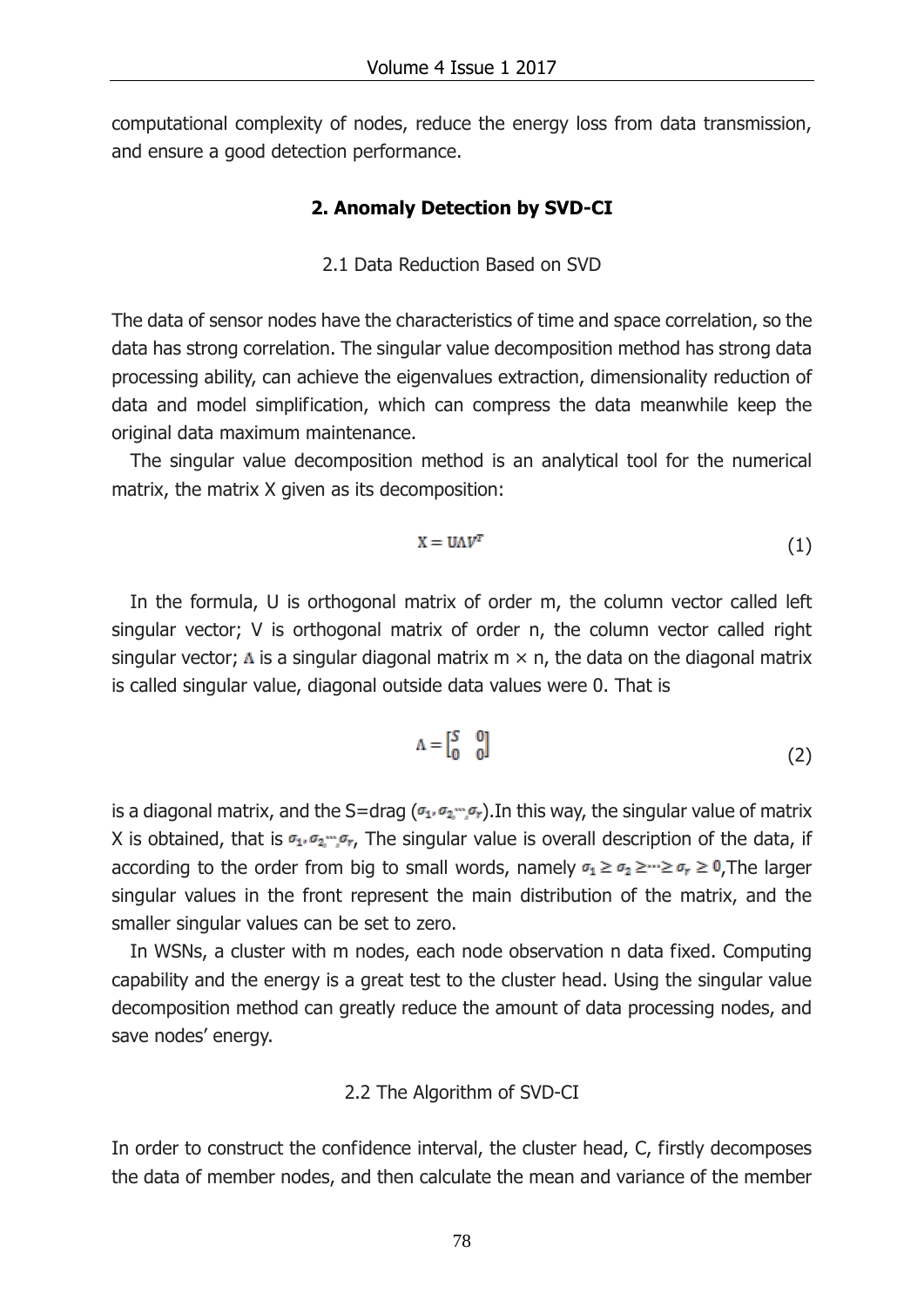nodes' data. Using the bootstrap method, the variance of member nodes for a few seconds sampling to build a series of data sets. The data sets obtained in this way also has an approximate distribution of real data values. The upper and lower bounds of confidence intervals are constructed by the cluster head, C. Specific steps are as follows:

(1) There are j members of sensor nodes in the cluster head of C. The data value sent by the member sensor node to the cluster header C is  $V_c = v_{c1}, v_{c2}, v_{c3}, \dots, v_{cj}$ . Cluster head C calculates the average  $V_c$  of the original data setav<sub>c</sub>.  $\alpha$  Is a predefined limit, so the lower limit of data is  $d_{lower}$ , and the upper limit of the data is  $d_{upper}$ 

$$
d_{lower} = \operatorname{av}_c \times (1 - \frac{\alpha}{2}) \tag{3}
$$

$$
d_{upper} = \operatorname{av}_c \times (1 + \frac{\alpha}{2}) \tag{4}
$$

Let k be an integer between 1 and j, and If  $v_{ck}$  belongs to  $[d_{lower}, d_{upper}]$ , it is the normal value. Otherwise, it is suspicious and will be checked by step 2.

When all data sent to the cluster head C is true, the data will be close to each other, and  $v_{c1}, v_{c2}, v_{c3}, \dots, v_{cj}$  are all belong to  $[d_{lower}, d_{upper}]$ . The cluster heads treat them as true and do not need to perform step 2, which helps to reduce computation. In this paper,  $\alpha$  is a very small number, and  $[d_{lower}, d_{upper}]$  is a very narrow range. Almost only when all the data sent to the cluster head of C are close to each other,  $v_{ck}$  will be identified as true, which helps to improve the detection rate.

(2) When  $v_{ck}$  is not regarded as true in step 1, the cluster head, C, will establish the confidence interval by using the bootstrap method. Steps are as follows:

(a) Calculate the variances: the cluster head, C, calculate the original data set $V_c$ , it  $i_S \Delta_c = \delta_{c1}, \delta_{c2}, \delta_{c3}, \cdots, \delta_{cj}.$ 

(b) Resampling: the cluster head, C, subsampling from the original variance set  $\Delta_c$ for j times, to build a resampling variance set  $\delta_{c1}^*, \delta_{c2}^*, \delta_{c3}^*, \ldots, \delta_{cj}^*$ , and then the cluster head, C, calculates the mean of the set and get  $\bar{\delta}_{c1}$ .

(c) Sort: the cluster head, C, repeats step b N-1 times to get the  $\bar{\delta}_{c2}$ ,  $\bar{\delta}_{c3}$ ,  $\bar{\delta}_{c4}$ ,  $\cdots$ ,  $\bar{\delta}_{cN}$ , and sorts them from small to big, so that to gets a new variance series:

$$
\bar{\delta}_{c1} \le \bar{\delta}_{c2} \le \bar{\delta}_{c3} \le \dots \le \bar{\delta}_{cN} \tag{5}
$$

(d) Confidence interval construction: the cluster head C construct confidence intervals by using variance set in step c.  $\alpha'$  is a preset value, then the confidence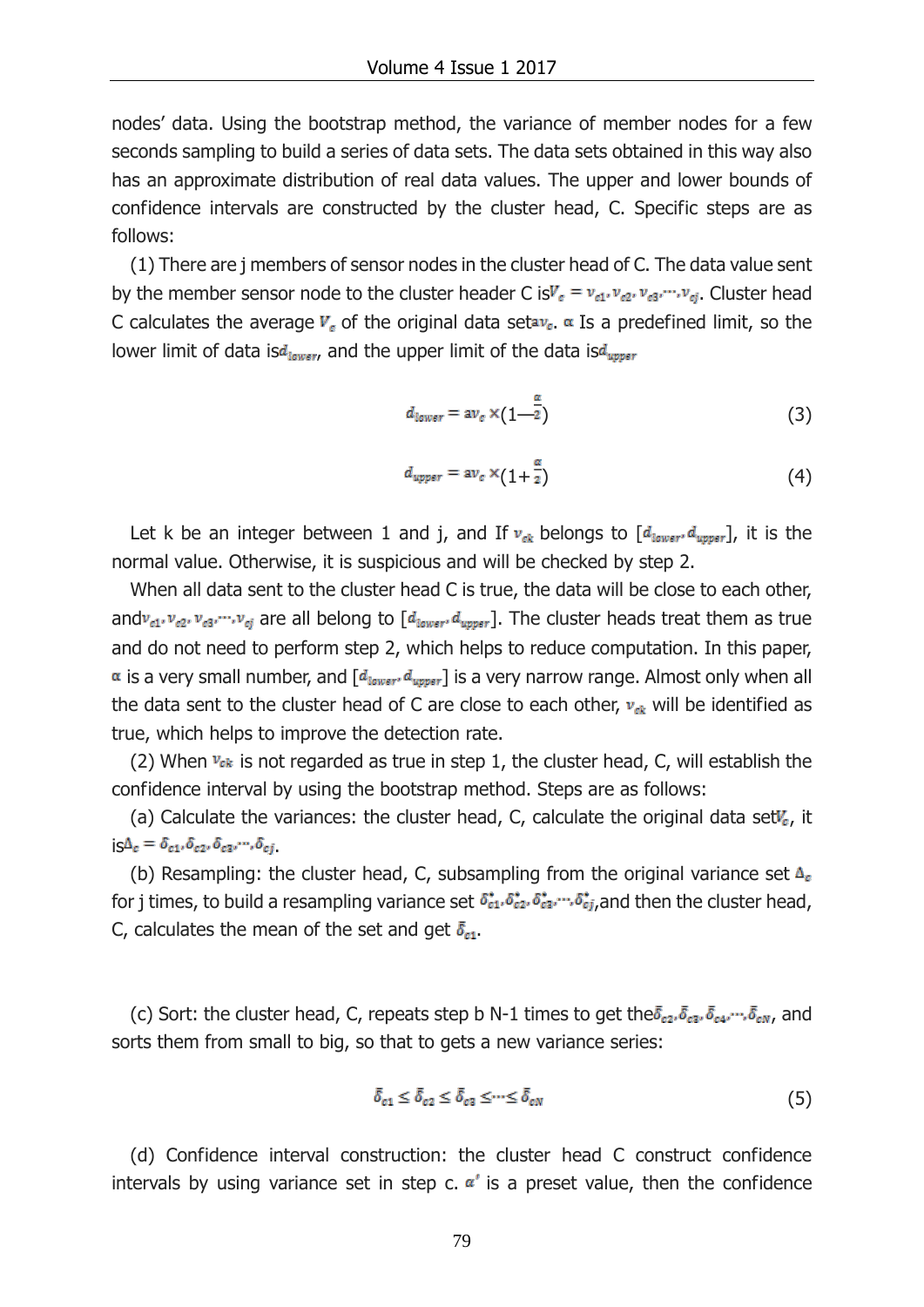probability is 100%  $\times$  (1- $\alpha'$ ) that the confidence interval can be expressed as ( $\bar{\delta}_{c1}$ ,  $\bar{\delta}_{cu}$ ). Here u is  $N \times (1-\alpha')$ . Finally, it can get the confidence interval is:

$$
\left[\bar{\delta}_{lower}, \bar{\delta}_{upper}\right] = \left[\bar{\delta}_{c1}, \bar{\delta}_{cu}\right] \tag{6}
$$

(e) To eliminate the abnormal data of the original data set:  $V_c$ , if the variance of  $\delta_{ck}$  is in the interval  $[\bar{\delta}_{lower}, \bar{\delta}_{upper}]$ , then the node data  $v_{ab}$  is regarded as true, otherwise,  $v_{ab}$ will be regarded as false and eliminated from the data set.

The method eliminates the data with a large variance, which is usually an exception. The normal data are close to each other, their variance is less than the exception, so it will not be excluded from the data set. In this way, we can ensure that the anomaly detection algorithm proposed in this paper has high detection rate and low false alarm rate.

At the same time, the bootstrap method does not require any complex theoretical calculations or complex data distribution assumptions, which makes it suitable for data anomaly detection in wireless sensor networks.

## **3. Performance Evaluation**

In this paper, we evaluation the performance of SVD-CI based on Matlab platform. The simulation scene is defined as a rectangular area of  $100m \times 100m$ , and  $100$  sensor nodes are randomly distributed. Specific parameters are defined in table 1:

| parameters | value |
|------------|-------|
| α          | 0.01  |
|            | 0.05  |

Table 1 Simulation parameters and value

According to the clustering method, the sensor nodes are divided into several clusters, and the cluster heads are spatially related to the member nodes. The performance of the proposed algorithm is evaluated from the detection accuracy and false alarm rate. The accuracy of the test indicates that the percentage of abnormal behavior is detected successfully, and the false alarm rate is expressed as the percentage of abnormal behavior.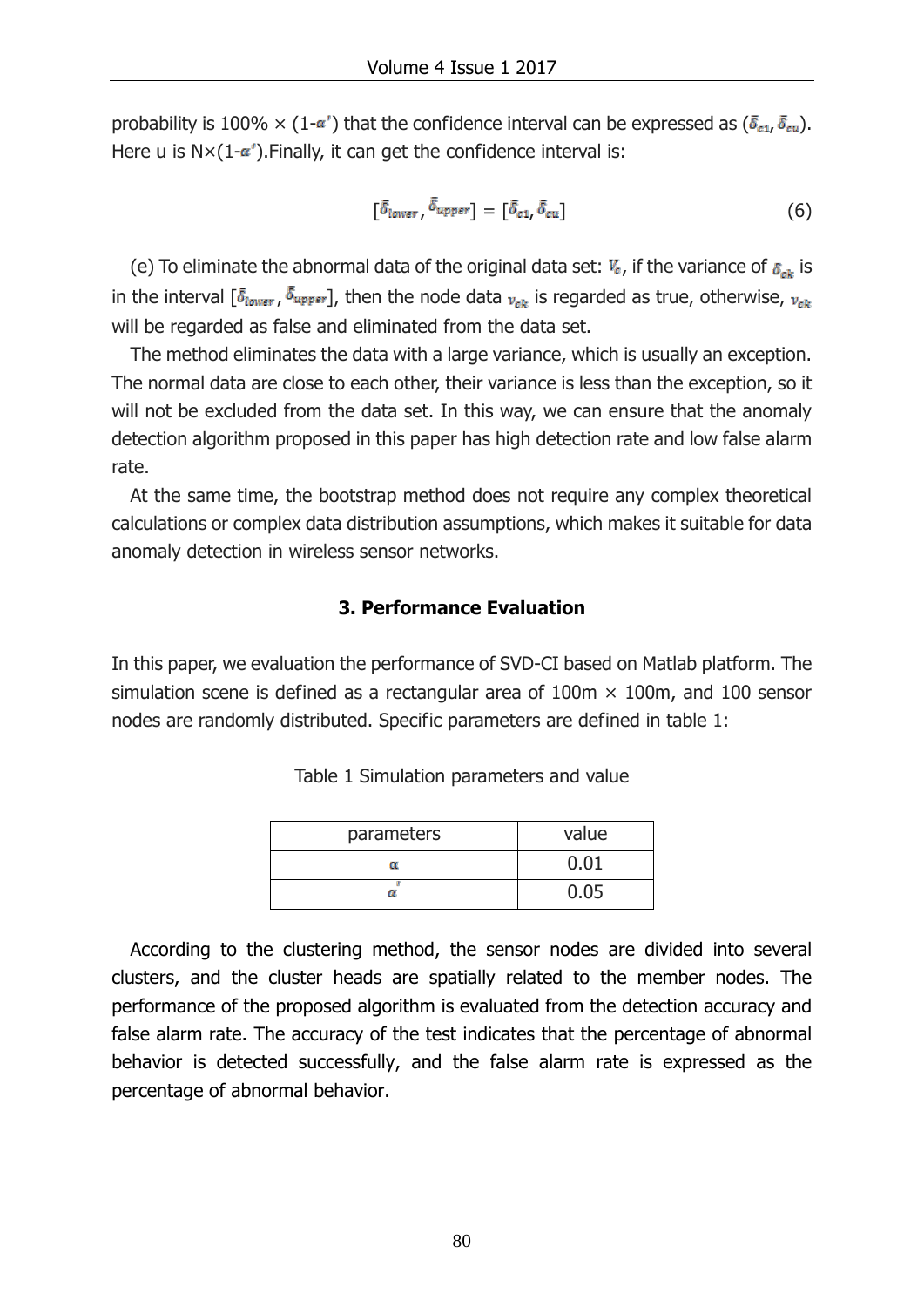#### 3.1 The performance of SVD-CI compared to CITA

In the simulation, the probability of abnormal percentage is 10%. For example, if there are 100 nodes in the network, the data of about 10 sensor nodes is abnormal.

Fig. 1 and Fig 2 shows the detection rate and false alarm rate of SVD-CI and CITA in the case of abnormal deviation of 20%. As can be seen from the graph, the proposed algorithm has a higher detection rate and lower false alarm rate. Due to the use of bootstrap interval analysis, the confidence interval is constructed reasonably, and the abnormal data with large variance are detected and eliminated. The variance of the normal data is less than the variance of the abnormal data, and it will not be considered as an exception in the confidence interval constructed by the bootstrap method. So SVD-CI has better performance.



Fig. 1 Comparison of detection rates of SVD-CI and CITA



Fig. 2 Comparison of false alarm rate between SVD-CI and CITA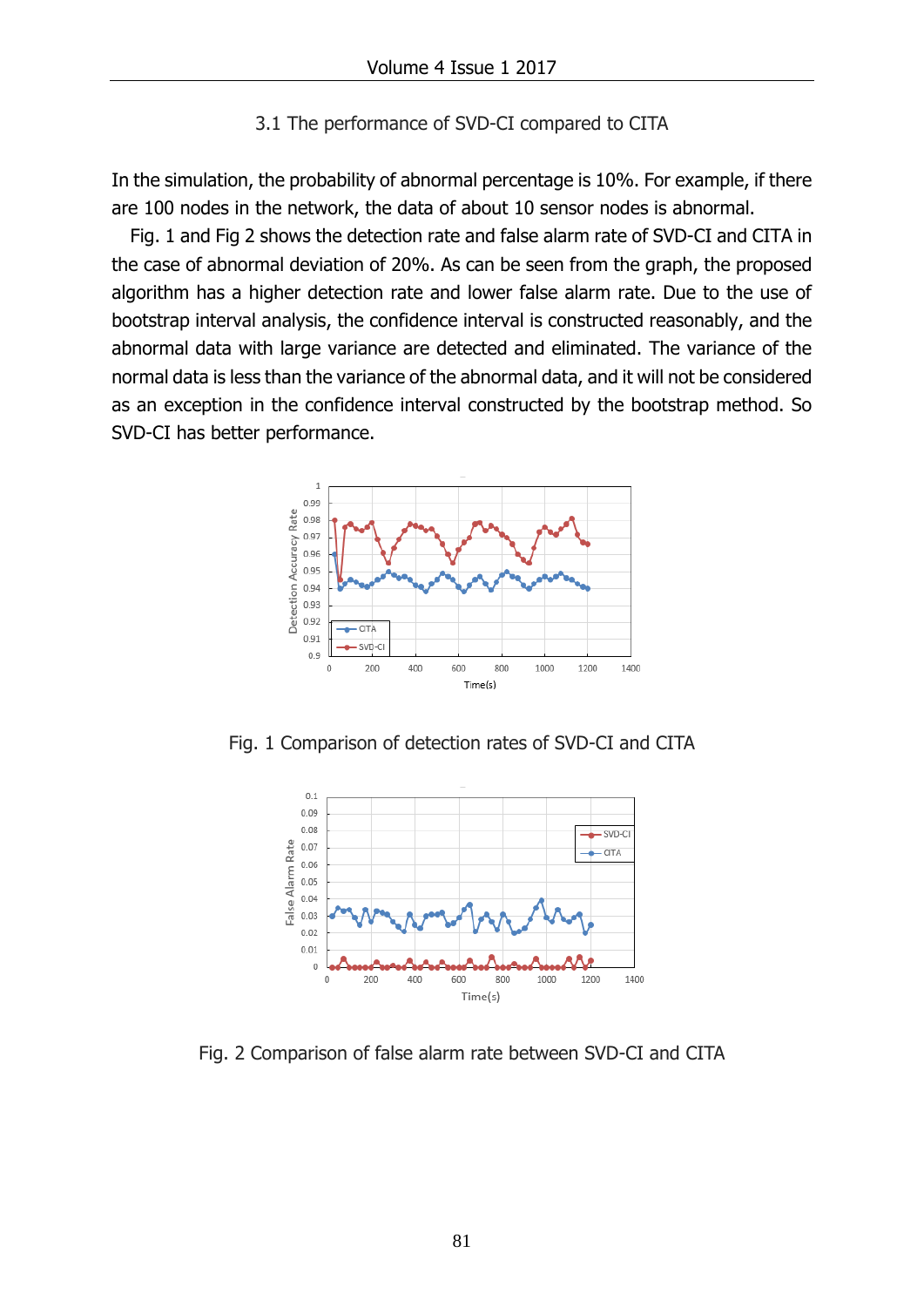3.2 Compare the average residual energy of the nodes in the cluster

Fig. 3 shows the comparison of the average residual energy of the nodes in the cluster using the SVD-CI algorithm and the CITA algorithm when the anomaly deviation is 20%. It can be seen from the chart using SVD-CI algorithm and cluster node average residual energy is higher, so the algorithm is more efficient. This is because the CITA have abnormal detection for each node, and no data for screening, leading to the great amount of calculation, and more consumption of nodes' energy, and the SVD-CI algorithm of node singular value decomposition and compression the data, and retain the integrity of information and data, so it can reduce the amount of calculation and does not reduce the abnormal detection rate, to achieve energy saving and ensure the detection rate of the objective.



Fig. 3 Residual energy of anomaly detection

# **4. Conclusion**

Wireless sensor network based on the spatial correlation between sensor nodes are divided into several clusters, and cluster nodes' data are very similar, in order to reduce the computational complexity and save node energy, improve the detection rate of abnormal data and remove anomaly nodes in wireless sensor networks, a singular value confidence space anomaly detection algorithm based on decomposition is proposed. In order to make the algorithm adapt to different error distribution, we use the bootstrap method to establish the confidence interval. The experimental results show that the proposed algorithm has higher detection accuracy and lower false alarm rate compared with other abnormal data detection schemes, and can greatly reduce the computational complexity and save the node energy.